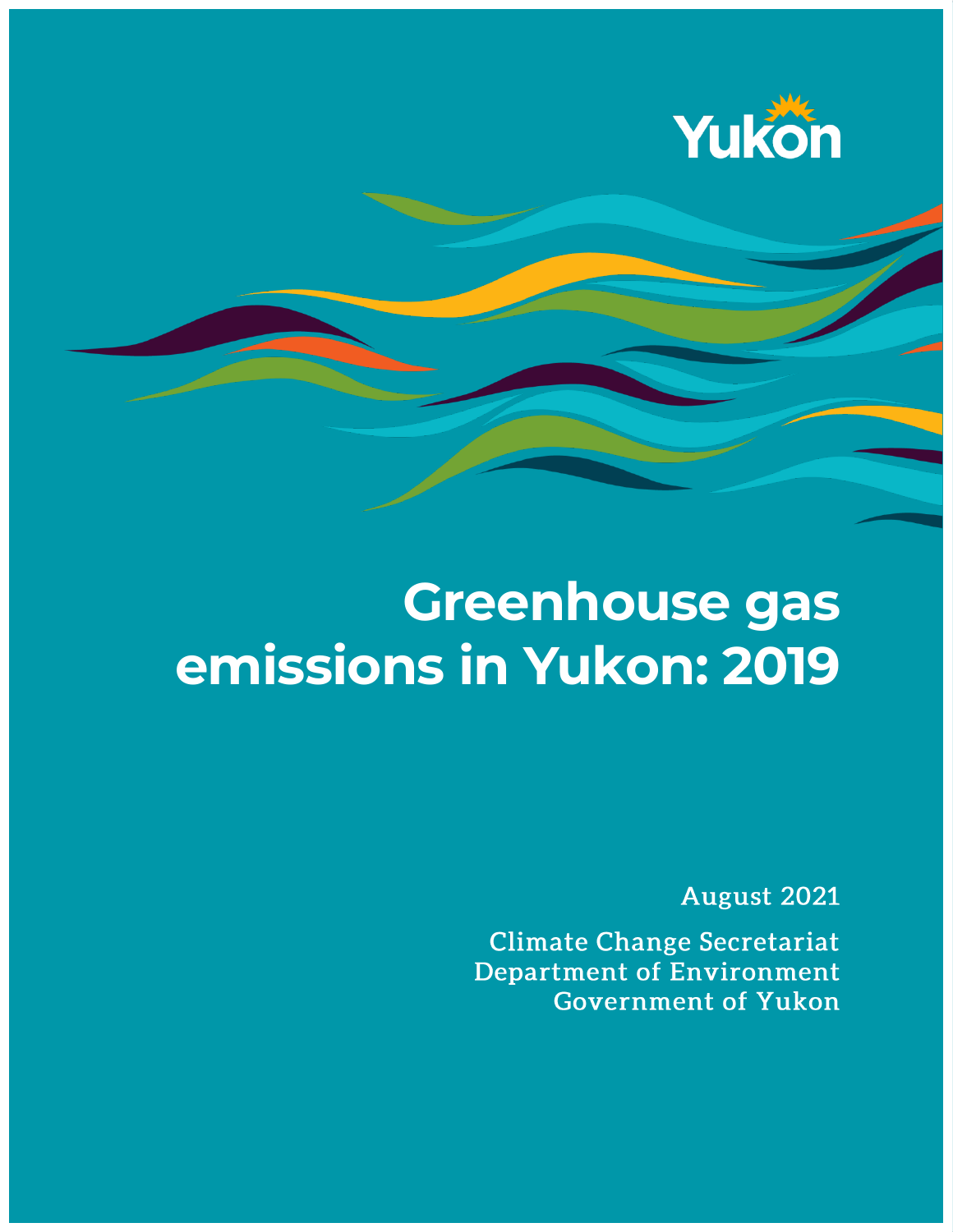### Table of Contents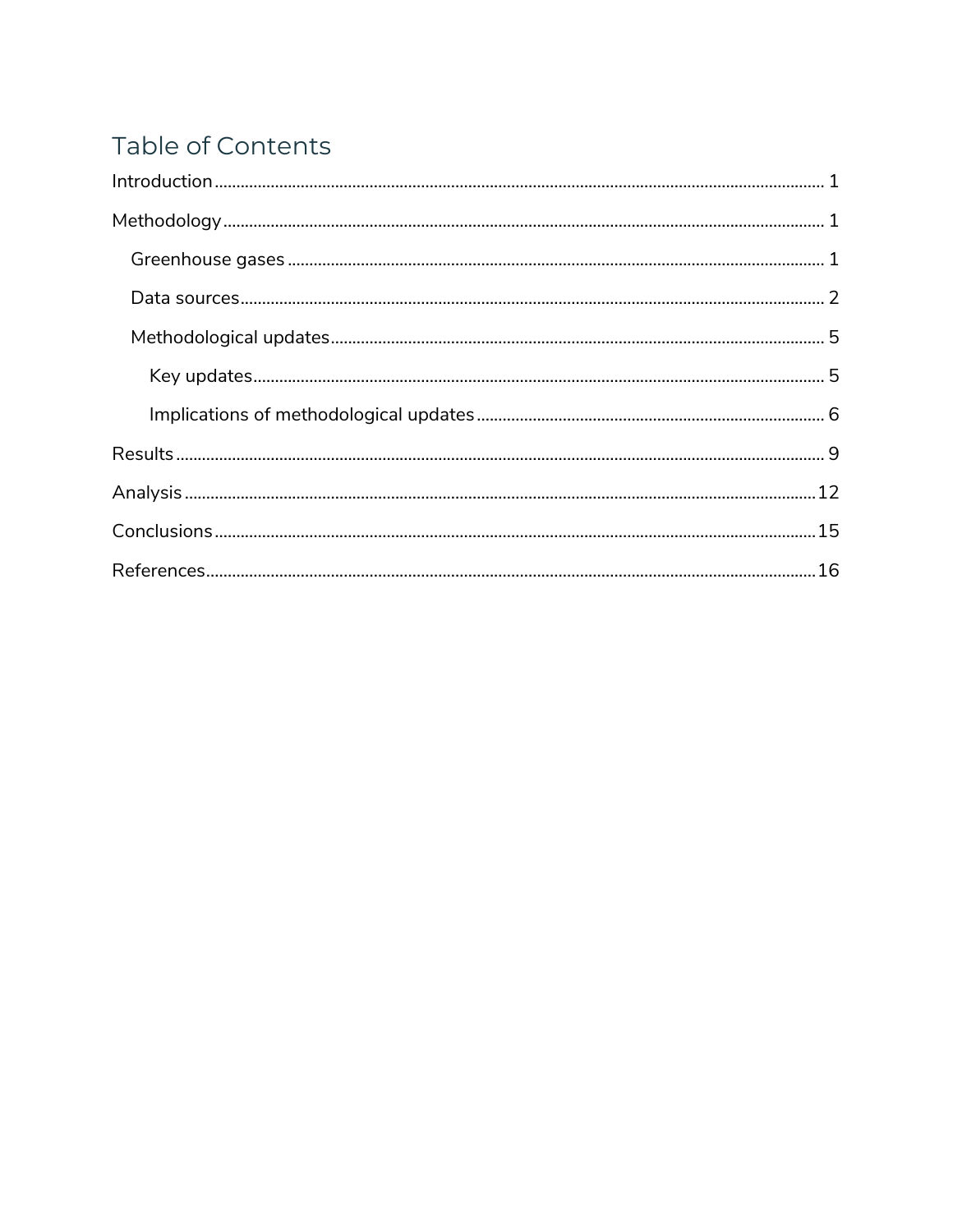## <span id="page-2-0"></span>Introduction

Through *[Our Clean Future: a Yukon strategy for climate change, energy and a green](https://yukon.ca/en/our-clean-future-yukon-strategy-climate-change-energy-and-green-economy)  [economy,](https://yukon.ca/en/our-clean-future-yukon-strategy-climate-change-energy-and-green-economy)* the Government of Yukon is committed to taking ambitious climate action. In order measure our progress, accurate and transparent greenhouse gas (GHG) tracking and reporting is vital. This report begins with an explanation of how Yukon's GHG emissions are calculated including an overview of key data sources and explanation of recent methodological updates. Secondly, it presents annual GHG emission totals with an examination of how they have changed between 2009 and 2019. Lastly, it analyzes the impact of key factors such as Yukon's population and gross domestic product on emissions.

## <span id="page-2-1"></span>Methodology

### <span id="page-2-2"></span>Greenhouse gases

 $\overline{a}$ 

The most well-known GHG, carbon dioxide  $(CO_2)$ , accounts for the majority of humancaused emissions. In addition to  $CO<sub>2</sub>$ , several other GHGs contribute to climate change. Many of these are significantly more potent than  $CO<sub>2</sub>$ . The Government of Yukon reports Yukon's emissions in terms of carbon dioxide equivalent  $(CO<sub>2</sub>e)$ . This metric includes the six greenhouse gasses that are regulated under the Kyoto Protocol [\(Table](#page-2-3)  [1\)](#page-2-3), and how they compare to  $CO<sub>2</sub>$  in terms of potency. To convert non-CO<sub>2</sub> GHGs into a carbon dioxide equivalent, a conversion factor called the global warming potential (GWP) is used (Table 1).

<span id="page-2-3"></span>

| Table 1: Global warming potential of greenhouse gasses emitted in Yukon. |  |  |  |
|--------------------------------------------------------------------------|--|--|--|
|                                                                          |  |  |  |

| Greenhouse gas                            | Global warming potential <sup>1</sup> |
|-------------------------------------------|---------------------------------------|
| $\vert$ Carbon Dioxide (CO <sub>2</sub> ) |                                       |
| Methane $(CH_4)$                          | 28                                    |

 $^{\rm 1}$  Intergovernmental Panel on Climate Change, Fifth Assessment Report.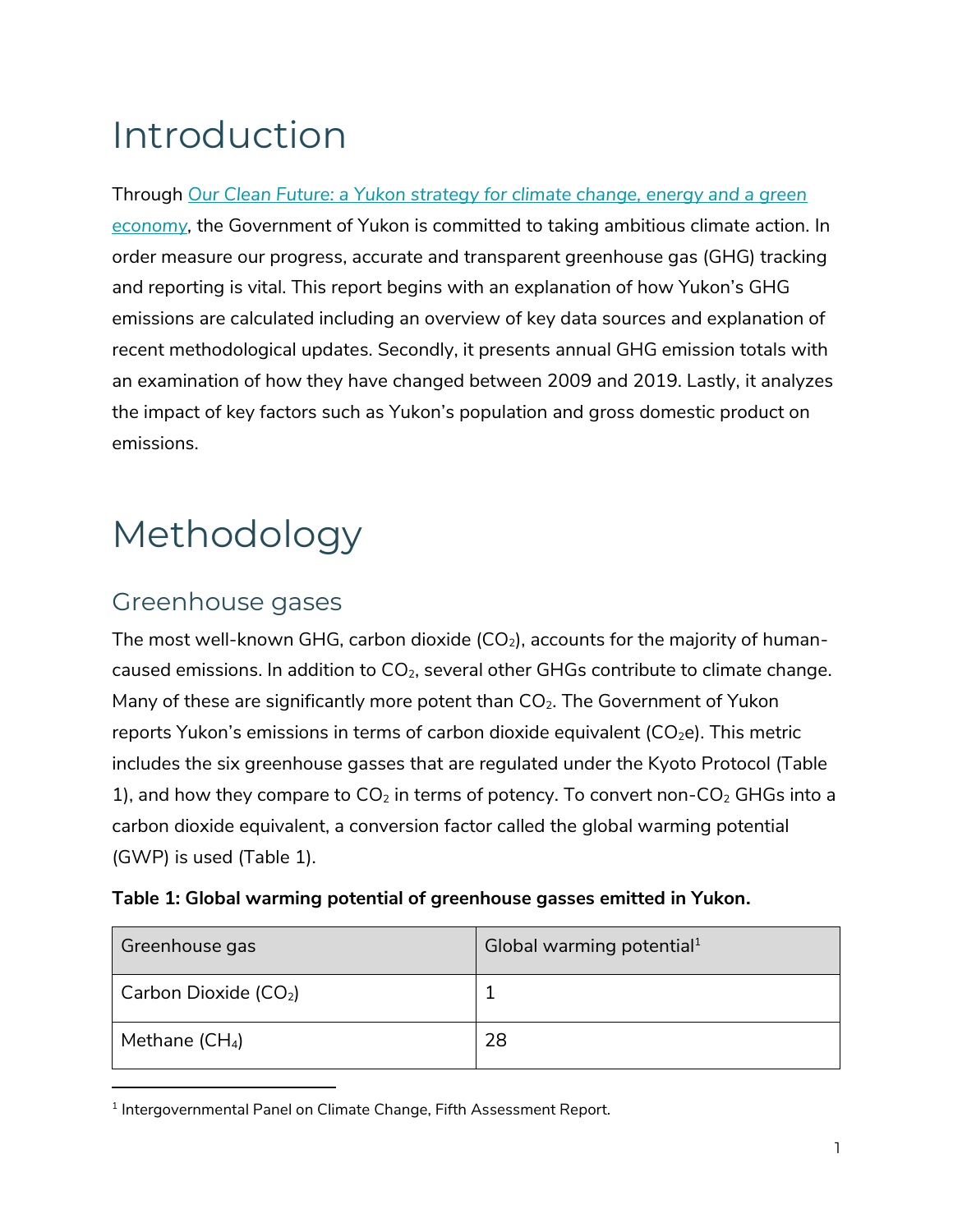| Greenhouse gas            | Global warming potential <sup>1</sup> |
|---------------------------|---------------------------------------|
| Nitrous Oxide $(N_20)$    | 265                                   |
| Hydrofluorocarbon (HFC)   | $4 - 12,400$                          |
| Perfluorocarbon (PFC)     | $7,190 - 11,100$                      |
| Sulfur Hexafluoride (SF6) | 23,500                                |

### <span id="page-3-0"></span>Data sources

The Government of Yukon uses two main data sources to measure Yukon's emissions in order to use the best available data for all sectors. The first source is the [National](http://www.publications.gc.ca/site/eng/9.506002/publication.html)  [Inventory Report](http://www.publications.gc.ca/site/eng/9.506002/publication.html) (NIR), which is produced annually by the Government of Canada and reports the greenhouse gas emissions of all provinces and territories. The NIR is released with a two-year lag due to the length of time required to compile and analyze data across the country. For example, the report on 2019 emissions was released in April 2021. As a result, the Government of Yukon's emissions reporting also operates on a two-year lag.

The second data source is Yukon's fuel tax databases, which track the total volume of fuel purchased in Yukon based on the amount of tax paid. The Yukon Bureau of Statistics uses this information to calculate greenhouse gas emissions from different types of fuel.

[Table](#page-4-0) 2 lists the fuel types included in Yukon's GHG inventory and which of the two main data sources we use to calculate emissions from each fuel.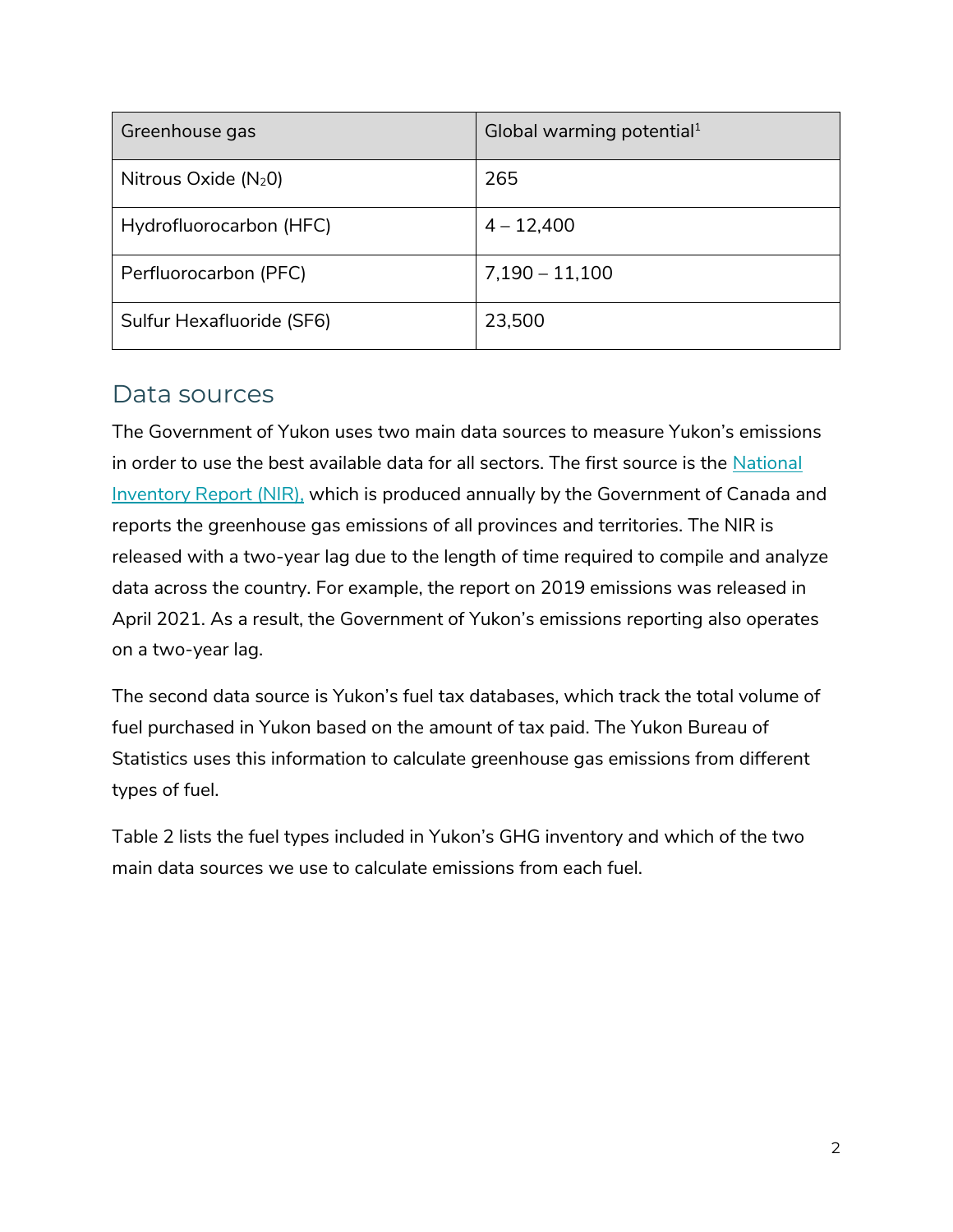<span id="page-4-0"></span>

| Fuel type                 | Description                                                                         | Data source                                                                                                                                                                                                                         | Methodology                                                                                                                                                                                                                                                                               |
|---------------------------|-------------------------------------------------------------------------------------|-------------------------------------------------------------------------------------------------------------------------------------------------------------------------------------------------------------------------------------|-------------------------------------------------------------------------------------------------------------------------------------------------------------------------------------------------------------------------------------------------------------------------------------------|
| Aviation<br>fuel          | Aviation gas, jet<br>fuel, and any<br>other aviation<br>fuels sold within<br>Yukon. | Yukon Bureau of<br><b>Statistics: Fuel tax</b><br>databases                                                                                                                                                                         | Emissions calculated based on<br>the total amount of aviation<br>fuel purchased in Yukon.                                                                                                                                                                                                 |
| Heating                   | Diesel and<br>propane used to<br>heat buildings.                                    | Yukon Bureau of<br><b>Statistics: Fuel tax</b><br>databases                                                                                                                                                                         | Emissions calculated based on<br>the total amount of heating<br>fuel purchased in Yukon.                                                                                                                                                                                                  |
| Electricity<br>generation | Diesel and liquid<br>natural gas used<br>to generate<br>electricity.                | <b>Yukon Bureau of</b><br><b>Statistics: Fuel tax</b><br>databases<br>Yukon Bureau of<br>Statistics:<br><b>Calculations based</b><br>on Yukon Energy<br>Corporation and<br><b>ATCO Electric</b><br>Yukon annual public<br>reporting | Emissions calculated based on<br>total volume of diesel and<br>liquid natural gas combusted<br>by Yukon's public utilities as<br>well as total amount of tax<br>exempt fuel purchased by<br>private entities for electricity<br>generation purposes under<br>the Fuel Tax Exempt Program. |
| Mining                    | Diesel purchased<br>for use at a mine<br>site                                       | <b>Yukon Bureau of</b><br><b>Statistics: Fuel tax</b><br>databases                                                                                                                                                                  | Emissions calculated based on<br>total amount of tax exempt<br>fuel purchased for mining                                                                                                                                                                                                  |

#### **Table 2: Fuel types included in Yukon's GHG inventory.**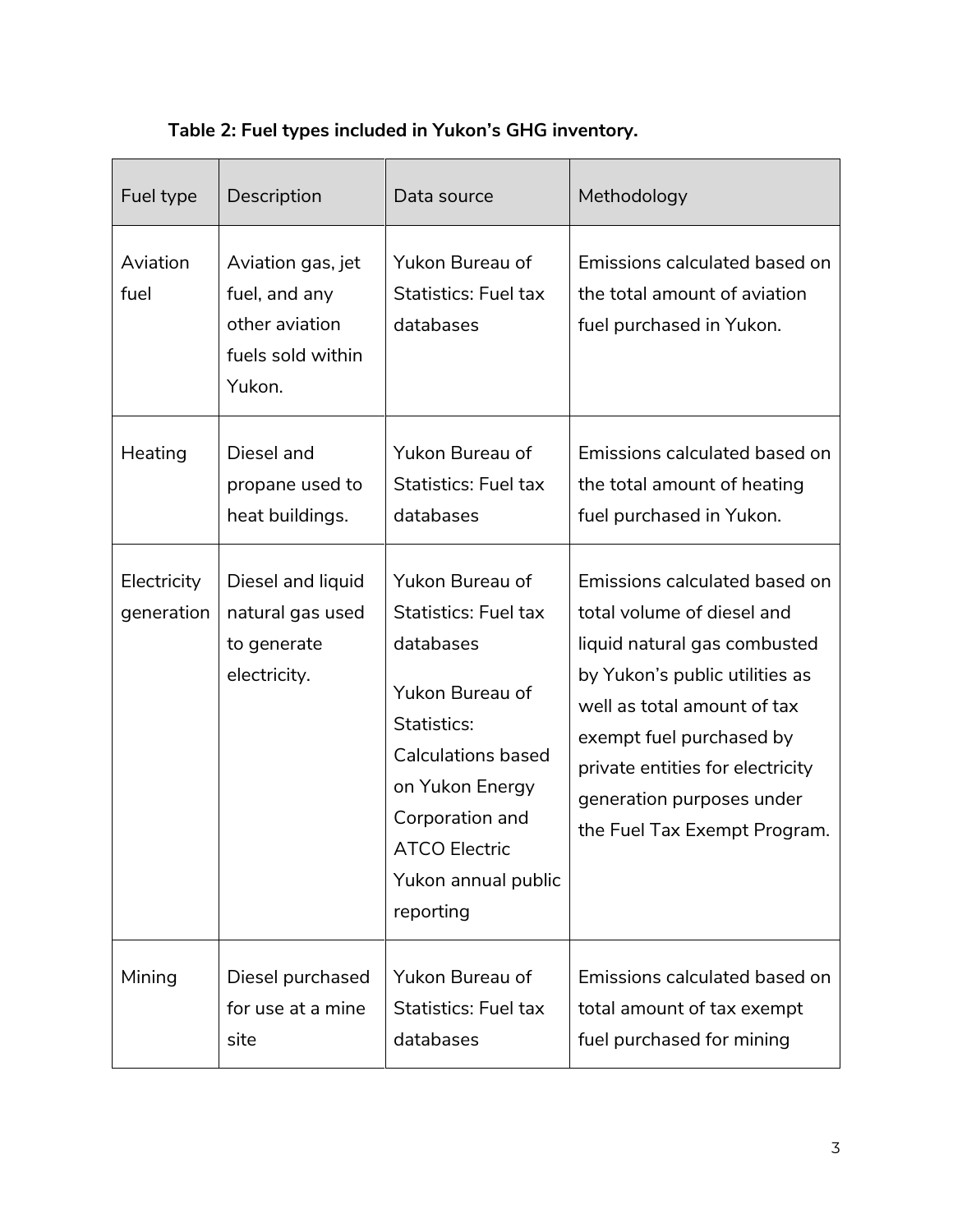| Fuel type           | Description                                                                                                                                                                   | Data source                                                 | Methodology                                                                                                                                                                               |
|---------------------|-------------------------------------------------------------------------------------------------------------------------------------------------------------------------------|-------------------------------------------------------------|-------------------------------------------------------------------------------------------------------------------------------------------------------------------------------------------|
|                     |                                                                                                                                                                               |                                                             | purposes under the Fuel Tax<br>Exempt Program.                                                                                                                                            |
| Off-road<br>diesel  | Diesel purchased<br>for non-mining<br>off-road uses.<br>This includes<br>diesel used for<br>farming,<br>hunting/outfitting,<br>trapping, logging,<br>sawmills and<br>tourism. | Yukon Bureau of<br><b>Statistics: Fuel tax</b><br>databases | Emissions calculated based on<br>total amount of tax exempt<br>fuel purchased for non-mining<br>activities under the Fuel Tax<br>Exempt Program.                                          |
| On-road<br>diesel   | Diesel used in<br>registered<br>vehicles intended<br>to be used on<br>official roadways<br>only.                                                                              | National Inventory<br>Report                                | Emission simulation model<br>calculates road transportation<br>emissions based on factors<br>including number and type of<br>registered vehicles, average<br>annual kilometres driven per |
| On-road<br>gasoline | Includes gasoline<br>used in registered<br>vehicles intended<br>to be used on<br>official roadways<br>only.                                                                   | National Inventory<br>Report                                | vehicle type, and uptake of<br>emission control technology.                                                                                                                               |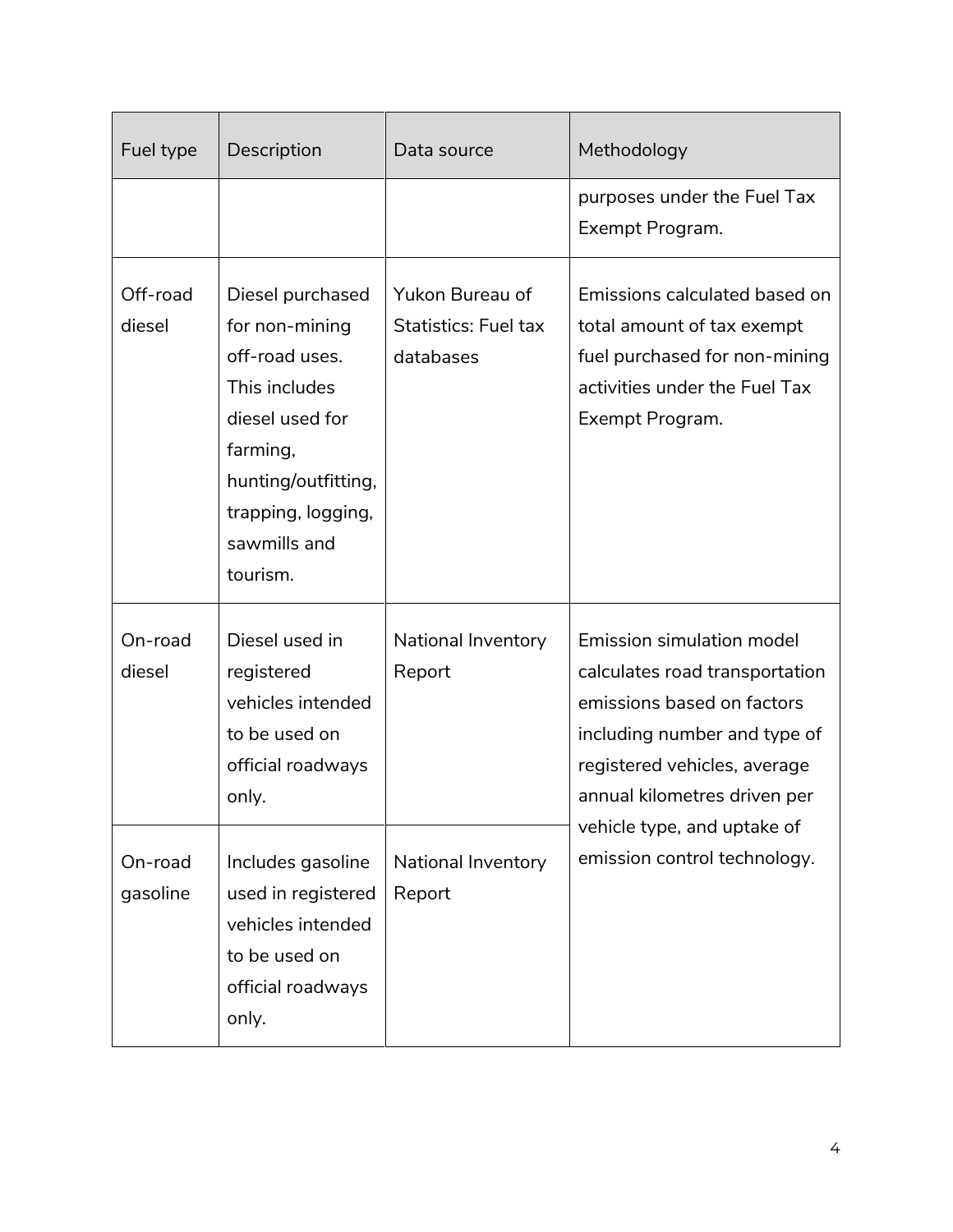| Fuel type            | Description                                                                                                                                                                                                               | Data source                  | Methodology                                                                                                                                                                                                                                                                                                                                                                                                           |
|----------------------|---------------------------------------------------------------------------------------------------------------------------------------------------------------------------------------------------------------------------|------------------------------|-----------------------------------------------------------------------------------------------------------------------------------------------------------------------------------------------------------------------------------------------------------------------------------------------------------------------------------------------------------------------------------------------------------------------|
| All other<br>sources | This captures<br>emission sources<br>not included in<br>the above<br>categories. In<br>Yukon, emissions<br>in this category<br>come from waste<br>management and<br>industrial<br>processes and<br>product use<br>(IPPU). | National Inventory<br>Report | Methane emitted from waste<br>management sites is<br>calculated based on a rate of<br>decay model and the<br>population serviced by each<br>site.<br><b>IPPU</b> emission methodologies<br>vary significantly based on the<br>specific process/product. 91<br>per cent of Yukon's IPPU<br>emissions come from the use<br>of hydrofluorocarbons<br>(refrigerants), which are<br>measured based on bulk<br>import data. |

### <span id="page-6-0"></span>Methodological updates

The methods used to measure greenhouse gases are constantly being improved. When there is an update to the methods used to calculate emissions, the new method is also applied retroactively to previous years. This is referred to as "backcasting." This is done so that we can directly compare emissions from one year to the next and accurately track our progress. This means that emissions reported for previous years are revised if an improved methodology is adopted.

#### <span id="page-6-1"></span>Key updates

Several improved methodologies have been adopted in this 2019 emissions report and backcasted to previous years. These updates include: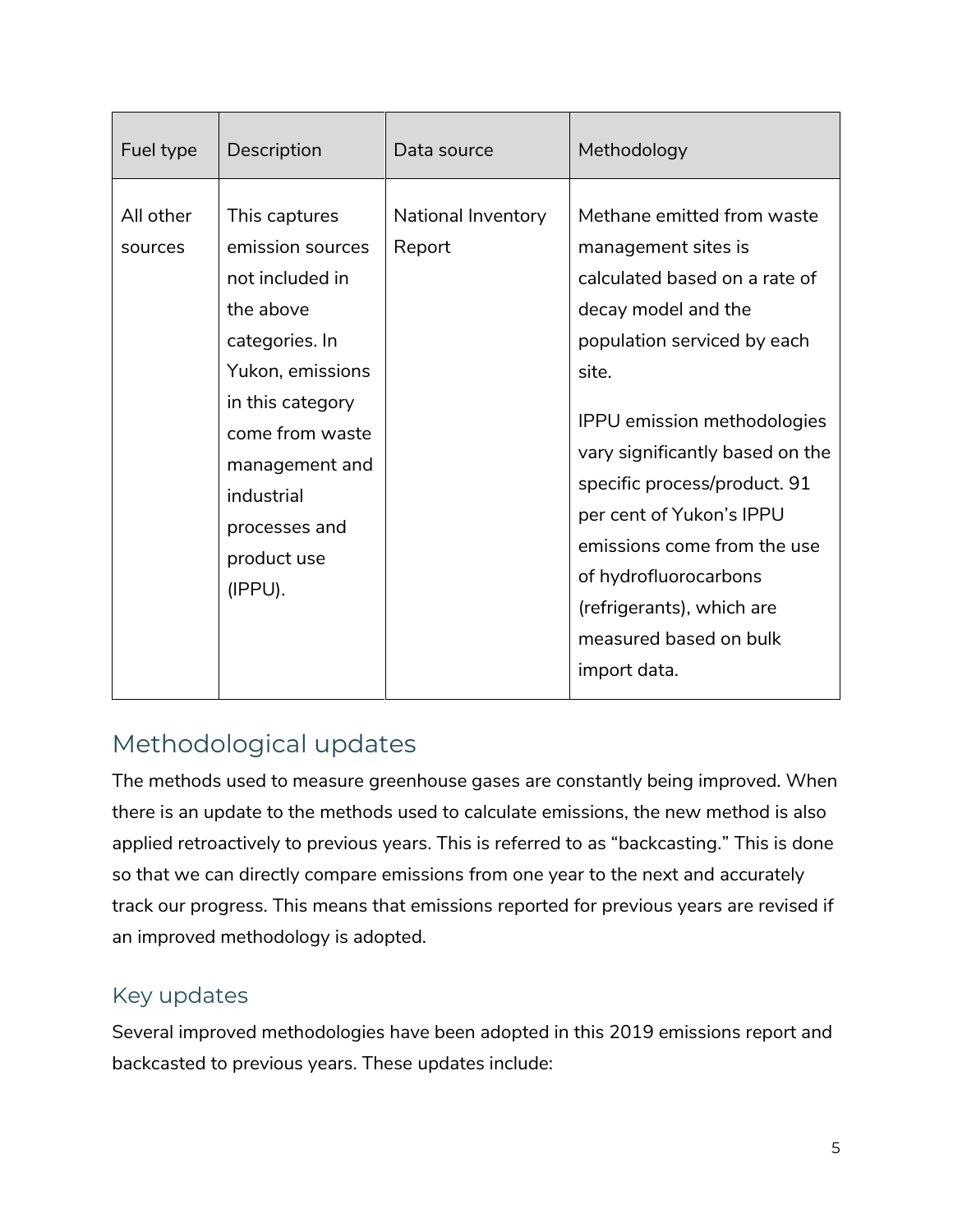- **Municipal Solid Waste**  The most significant revision between this and the previous report is to the "All Other Sources" fuel type. This change comes from an update in how Environment and Climate Change Canada calculates emissions for municipal solid waste landfilling. This is due to the decay model being updated with new decay rates, and inclusion of waste type-specific parameters.
- **Mining –** Previously, mining and non-mining uses of tax exempt fuel were distinguished from one another based on company names submitting the permits. Beginning in this reporting year, tax exemption permits include the "category" of fuel use for all tax exempt fuel purchases. This explicitly states which off-road fuel is used for mining purposes. This new classification method resulted in mining emissions being revised consistently downwards.
- **Non-mining off-road fuel –** Due to the category field on tax exemption permits discussed above, off-road fuel for other purposes can be more accurately identified, resulting in a consistent downward revision.
- **Electricity generation** –The category field on tax exemption permits enabled the Yukon Bureau of Statistics to identify additional thermal generation reported on these permits outside of thermal generation from the Yukon Energy Corporation and ATCO Electric Yukon. This resulted in emissions from electricity generation consistently increasing by a small amount in nearly all previous years.

#### <span id="page-7-0"></span>Implications of methodological updates

 $\overline{a}$ 

Given that Yukon's 2030 greenhouse gas reduction target is based on 2010 emissions, revisions to 2010 emissions due to methodological updates affect the baseline from which we are aiming to reduce emissions. As a result of the updates described above, 2010 non-mining emissions are four per cent higher than they were reported as last year, meaning that our 2030 target emissions level has also increased. However, total emissions from 2011 to 2018 also increased by one to four per cent<sup>2</sup> as a result of the methodological improvements, meaning that our ability to meet the 2030 greenhouse

 $2$  The range of percentages is because each year's emissions inventory was revised upwards by a slightly different amount.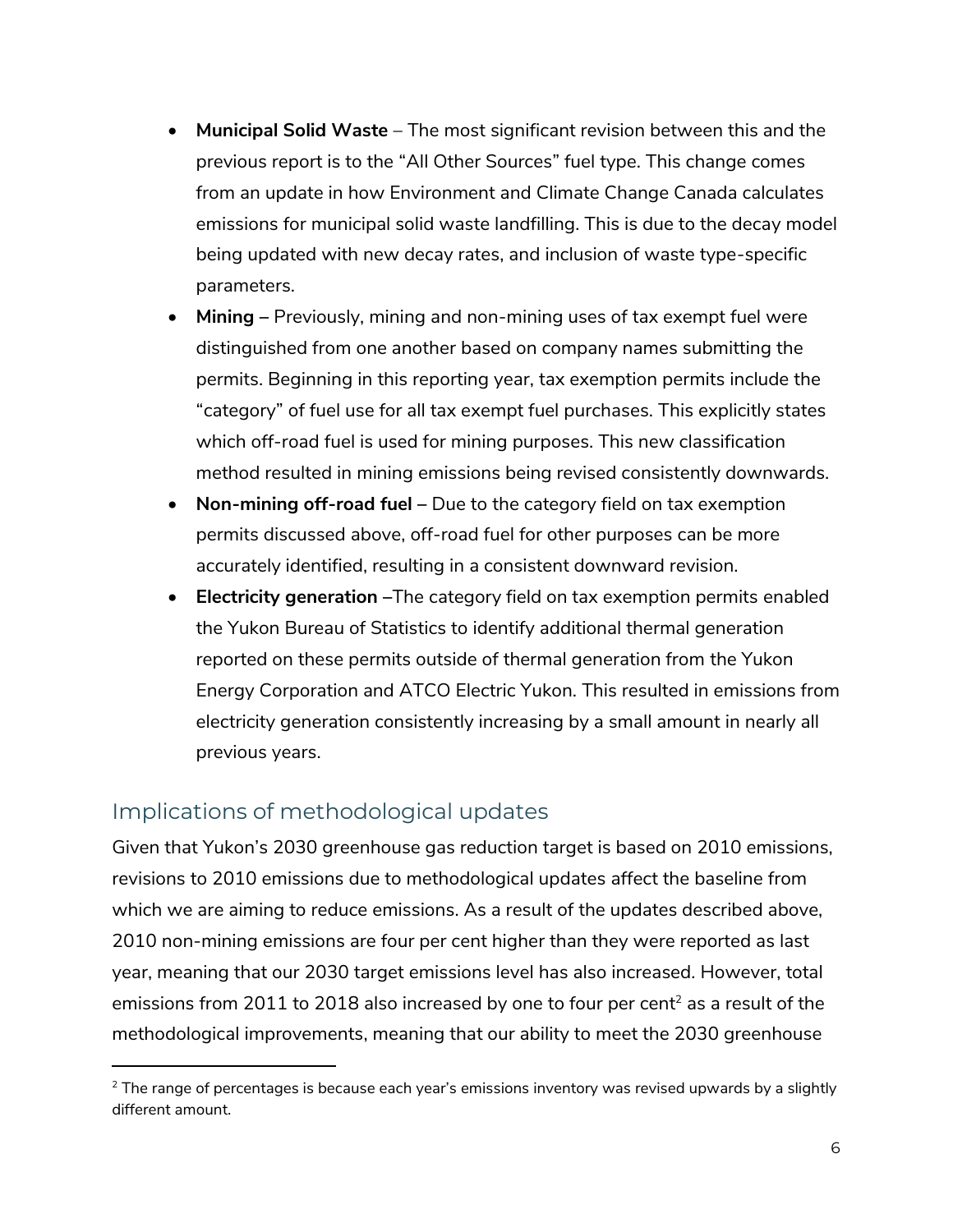gas reduction target has not been significantly impacted by the methodological changes. Updated historical emission data will be incorporated into our third-party GHG model to ensure our projected emissions scenarios out to 2030 are as accurate as possible.

|                                  | 2009           | 2010           |       | 2011       |       | 2012       |       | 2013       |       |            |
|----------------------------------|----------------|----------------|-------|------------|-------|------------|-------|------------|-------|------------|
|                                  | Old            | <b>New</b>     | Old   | <b>New</b> | Old   | <b>New</b> | Old   | <b>New</b> | Old   | <b>New</b> |
| Aviation                         | 33.9           | 33.9           | 43.5  | 43.5       | 56.5  | 56.5       | 44.5  | 44.5       | 39.1  | 39.1       |
| Heating                          | 128            | 128            | 118.6 | 118.6      | 137.2 | 137.2      | 136.8 | 136.8      | 126.1 | 126.1      |
| Electricity<br>Generation        | 16.6           | 16.6           | 18    | 19.2       | 25.6  | 26.9       | 18.1  | 18.9       | 17.4  | 18.8       |
| Mining                           | 76.4           | 76.4           | 78.7  | 73.1       | 105   | 96.9       | 114.6 | 104.8      | 104.3 | 99.1       |
| Non-<br>mining off-<br>road fuel | $\overline{4}$ | $\overline{4}$ | 3.3   | 0.3        | 3.6   | 0.2        | 2.3   | 0.3        | 6.9   | 0.2        |
| On-road<br>gasoline              | 153.6          | 153.6          | 157.8 | 157.8      | 160.2 | 160.2      | 154.2 | 154.2      | 139.9 | 139.9      |
| On-road<br>diesel                | 169.7          | 169.6          | 219.3 | 219.3      | 238.3 | 238.3      | 239.3 | 239.3      | 217.5 | 217.4      |
| All other                        | 28.6           | 41.3           | 30.4  | 52.7       | 33.4  | 55.3       | 34.1  | 55.7       | 23.5  | 44.9       |
| <b>Total</b>                     | 610.8          | 633.3          | 669.6 | 684.4      | 759.9 | 771.5      | 743.9 | 754.6      | 674.6 | 685.5      |

#### **Table 3. Revisions to Yukon's historical GHG emissions due to methodological updates. Revisions highlighted in yellow.**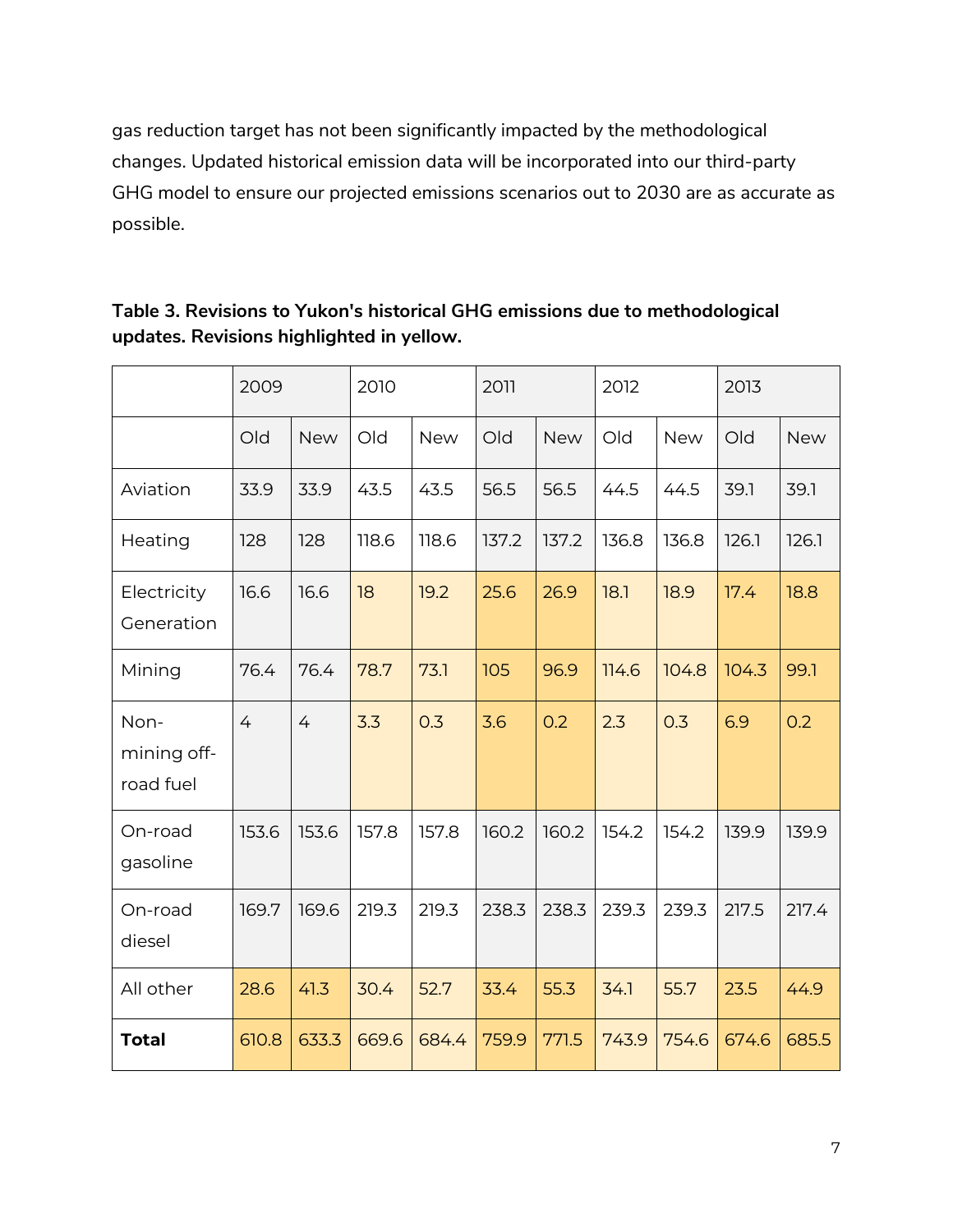|                             | 2014  |            | 2015  |            | 2016  |            | 2017  |            | 2018  |            |
|-----------------------------|-------|------------|-------|------------|-------|------------|-------|------------|-------|------------|
|                             | Old   | <b>New</b> | Old   | <b>New</b> | Old   | <b>New</b> | Old   | <b>New</b> | Old   | <b>New</b> |
| Aviation                    | 42.8  | 42.8       | 49.4  | 49.4       | 44.8  | 44.8       | 46.5  | 46.5       | 50.4  | 50.4       |
| Heating                     | 123.5 | 123.5      | 103.8 | 103.8      | 108.2 | 108.2      | 146.6 | 146.6      | 135.7 | 135.7      |
| Electricity<br>Generation   | 16.9  | 18         | 19.3  | 20.6       | 19.5  | 20.6       | 24.1  | 25.2       | 33.9  | 34.8       |
| Mining                      | 91.2  | 84.5       | 59.5  | 55.2       | 66    | 60.9       | 69    | 64         | 81.9  | 75.9       |
| Non-mining<br>off-road fuel | 3.5   | 0.3        | 3.1   | 0.3        | 3.3   | 0.9        | 4.5   | 1.5        | 3.3   | 0.4        |
| On-road<br>gasoline         | 141.8 | 141.8      | 150.1 | 150.1      | 169.1 | 169.1      | 171.5 | 171.5      | 195.0 | 195.0      |
| On-road<br>diesel           | 172.5 | 172.5      | 193.2 | 193.2      | 177.1 | 177.0      | 203.3 | 203.3      | 228.8 | 227.2      |
| All other                   | 24.9  | 46.2       | 25    | 46         | 26.1  | 48.1       | 28.8  | 51.5       | 31.9  | 55.2       |
| <b>Total</b>                | 617.1 | 629.6      | 603.5 | 618.7      | 614   | 629.6      | 694.3 | 710.1      | 761   | 774.6      |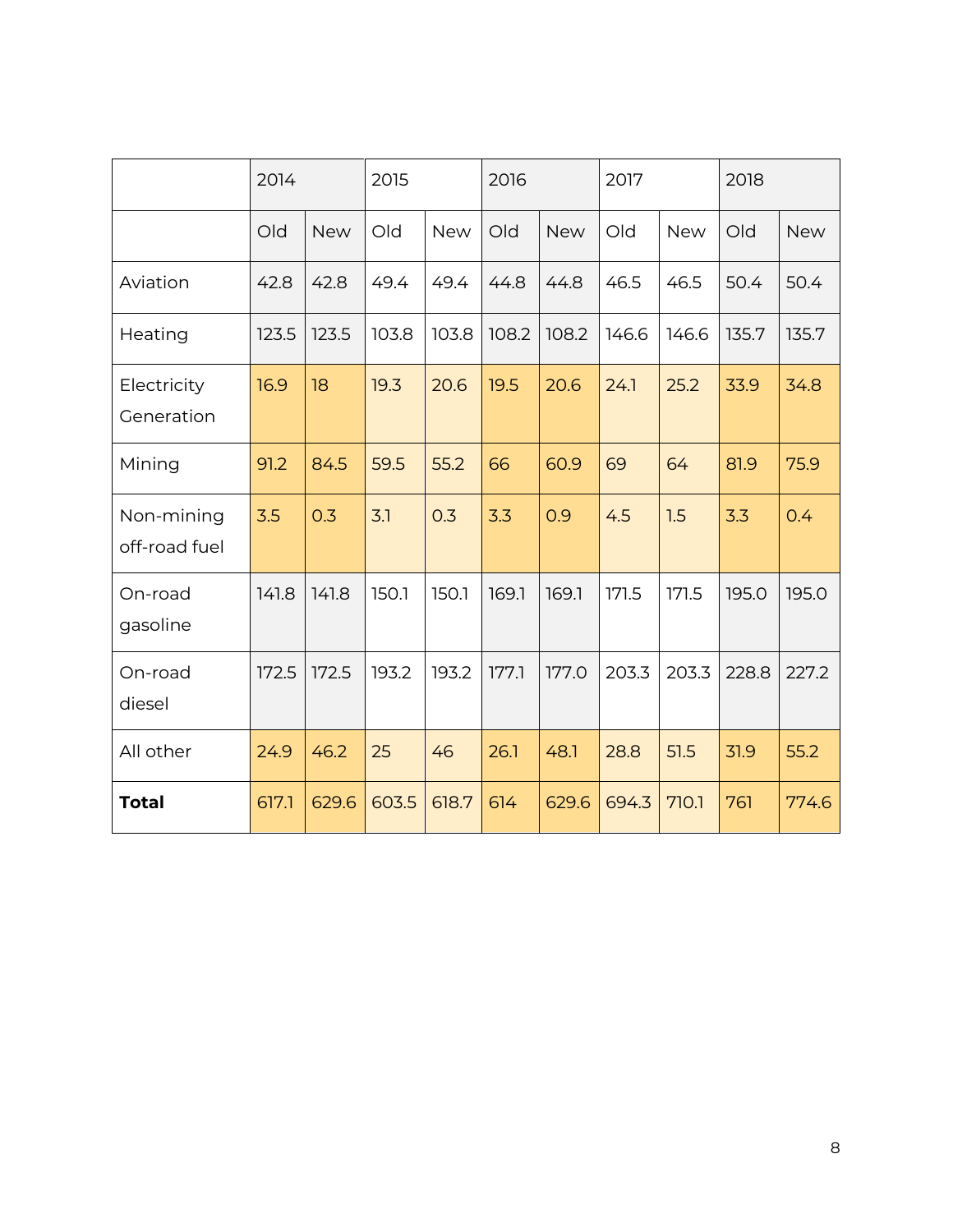## <span id="page-10-0"></span>Results

In 2019, Yukon's total greenhouse gas emissions were 783 kilotonnes (kt) of  $CO<sub>2</sub>e$ . This is a slight (1.5 per cent) increase from Yukon's previous emissions peak in 2011, and a 14 per cent increase from 2010 levels.



**Yukon's total greenhouse gas emissions**

#### **Figure 1. Yukon's total greenhouse gas emissions from 2009 to 2019.**

The dominant sources of emissions in Yukon have remained relatively consistent between 2010 and 2019 [\(Figure 2\)](#page-11-0). Road transportation continues to make up slightly over half of all emissions, accounting for 55 per cent in 2010 and 56 per cent in 2019. It is notable, however, that within this category, the proportion of diesel has decreased while the proportion of gasoline has increased. While emissions from on-road diesel remained relatively consistent over this period, emissions from on-road gasoline increased by 64 kilotonnes, or 41 per cent, from 2010 to 2019.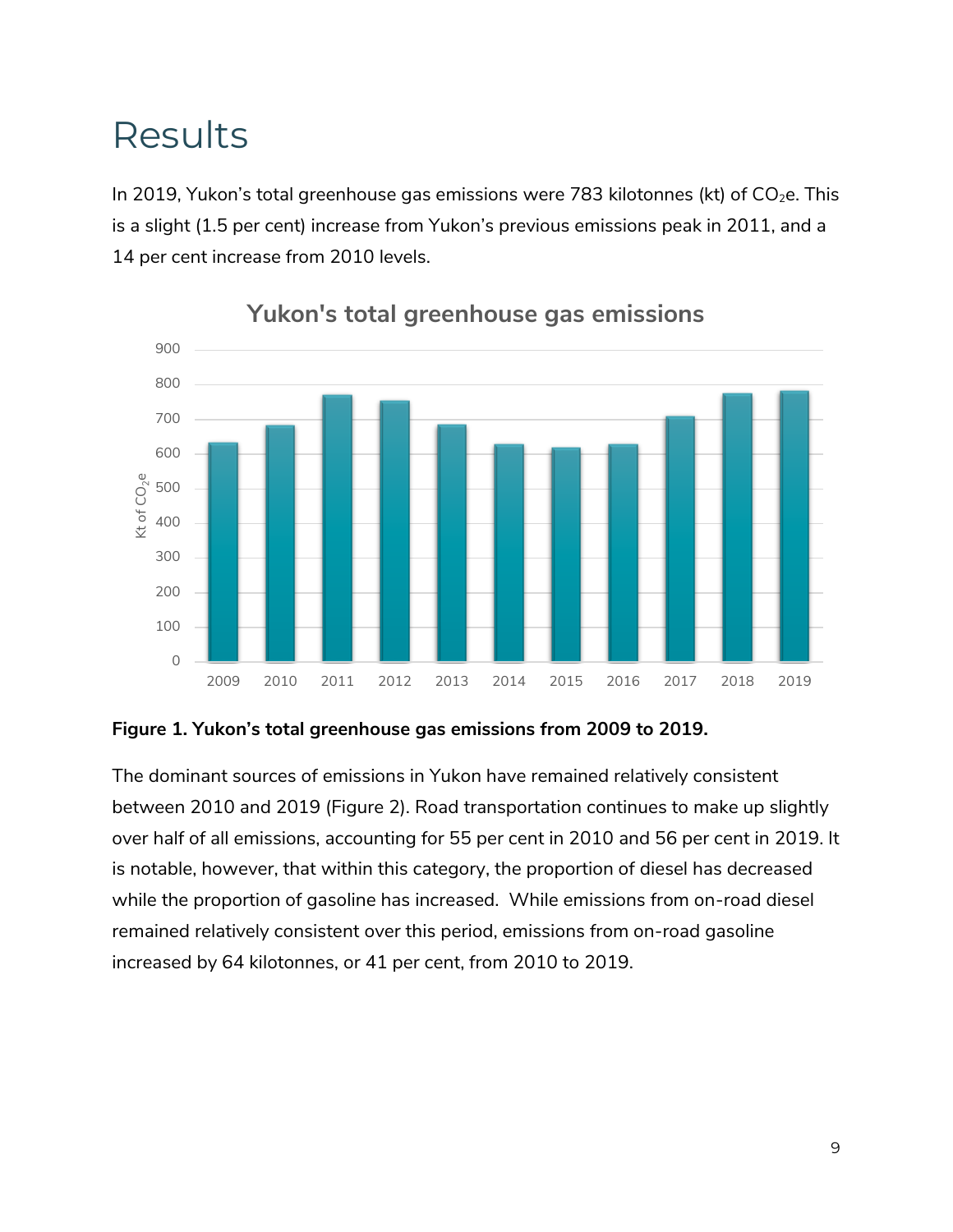

#### <span id="page-11-0"></span>**Figure 2. Yukon's emissions by fuel type in 2010 and 2019.**

Emissions from electricity generation have steadily increased over this period, and made up seven per cent of overall emissions in 2019 as compared to three per cent in 2010. The proportion of emissions from aviation, heating and all other sources remained relatively consistent over this period. The percentage of emissions from mining is variable year-to-year, and made up a slightly lower proportion of total emissions in 2019 (8 per cent) as compared to 2010 (11 per cent).

Emissions for all categories in the interim years remained relatively consistent over time as well [\(Figure 3](#page-12-0) and [Table 4\)](#page-12-1). However, in years where Yukon's emissions were particularly high, such as 2011 and 2018, emissions from mining, aviation and/or onroad diesel are visibly higher as compared to other years. This points to these three fuel types as potential drivers of inter-annual variation.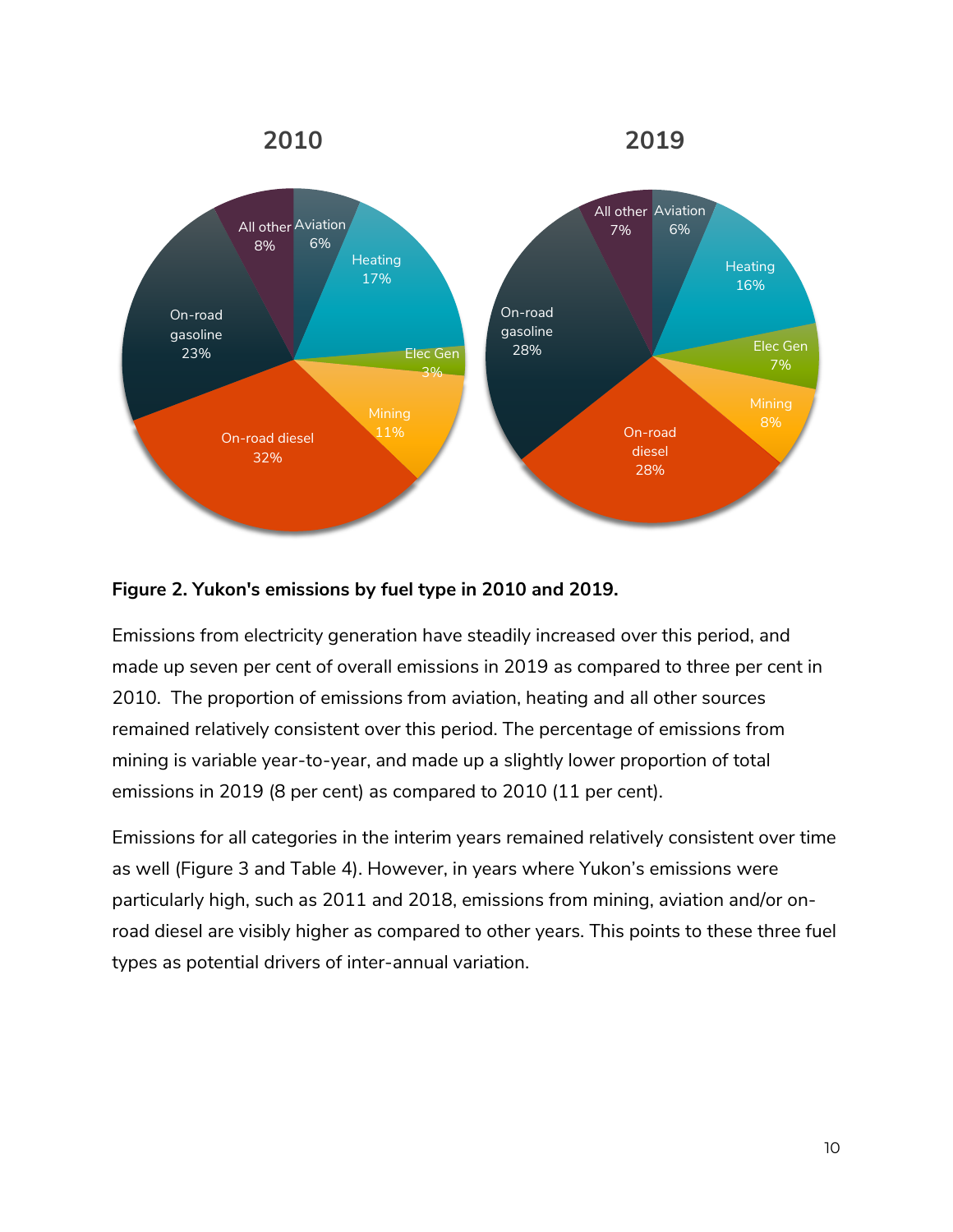

### **Yukon's emissions by fuel type**

<span id="page-12-0"></span>

| Figure 3. Yukon's emissions by fuel type from 2009 to 2019. |  |  |
|-------------------------------------------------------------|--|--|
|-------------------------------------------------------------|--|--|

 $\overline{a}$ 

| Fuel Type      |      | 2010<br>(base |      |      |      |      |      |      |      |      |      | % Change <sup>3</sup> |
|----------------|------|---------------|------|------|------|------|------|------|------|------|------|-----------------------|
| Group          | 2009 | year)         | 2011 | 2012 | 2013 | 2014 | 2015 | 2016 | 2017 | 2018 | 2019 | 2010 - 2019           |
| Heating        |      |               |      |      |      |      |      |      |      |      |      |                       |
| diesel/propane | 128  | 119           | 137  | 137  | 126  | 124  | 104  | 109  | 147  | 136  | 121  | $\overline{2}$        |
| LNG/diesel for |      |               |      |      |      |      |      |      |      |      |      |                       |
| electrical     |      |               |      |      |      |      |      |      |      |      |      |                       |
| generation     | 17   | 19            | 27   | 19   | 19   | 18   | 21   | 21   | 25   | 35   | 50   | 160                   |
| Mining off-    |      |               |      |      |      |      |      |      |      |      |      |                       |
| road fuel      | 76   | 73            | 97   | 105  | 99   | 85   | 55   | 61   | 64   | 76   | 62   | $-16$                 |
| On-road        |      |               |      |      |      |      |      |      |      |      |      |                       |
| diesel         | 170  | 219           | 238  | 239  | 217  | 173  | 193  | 177  | 203  | 227  | 221  | 1                     |
| On-road        |      |               |      |      |      |      |      |      |      |      |      |                       |
| gasoline       | 154  | 158           | 160  | 154  | 140  | 142  | 150  | 169  | 172  | 195  | 222  | 41                    |
| Aviation       |      |               |      |      |      |      |      |      |      |      |      |                       |
| gas/jet fuel   | 34   | 44            | 57   | 45   | 39   | 43   | 49   | 45   | 47   | 50   | 50   | 15                    |
| Off-road       |      |               |      |      |      |      |      |      |      |      |      |                       |
| diesel         | 4    | 0.3           | 0.2  | 0.3  | 0.2  | 0.3  | 0.3  | 0.9  | 1.5  | 0.4  | 1    | 233                   |
| All other      | 51   | 53            | 55   | 56   | 45   | 46   | 46   | 48   | 52   | 55   | 57   | 9                     |
| Total          | 633  | 684           | 772  | 755  | 686  | 630  | 619  | 630  | 710  | 775  | 783  | 14                    |

<span id="page-12-1"></span>

| Table 4. Yukon's total greenhouse gas emissions by fuel type from 2010 to 2019. |  |  |
|---------------------------------------------------------------------------------|--|--|
|---------------------------------------------------------------------------------|--|--|

<sup>&</sup>lt;sup>3</sup> Percentage change is compared against a 2010 base year, as this is the base year for Yukon's emission reduction targets.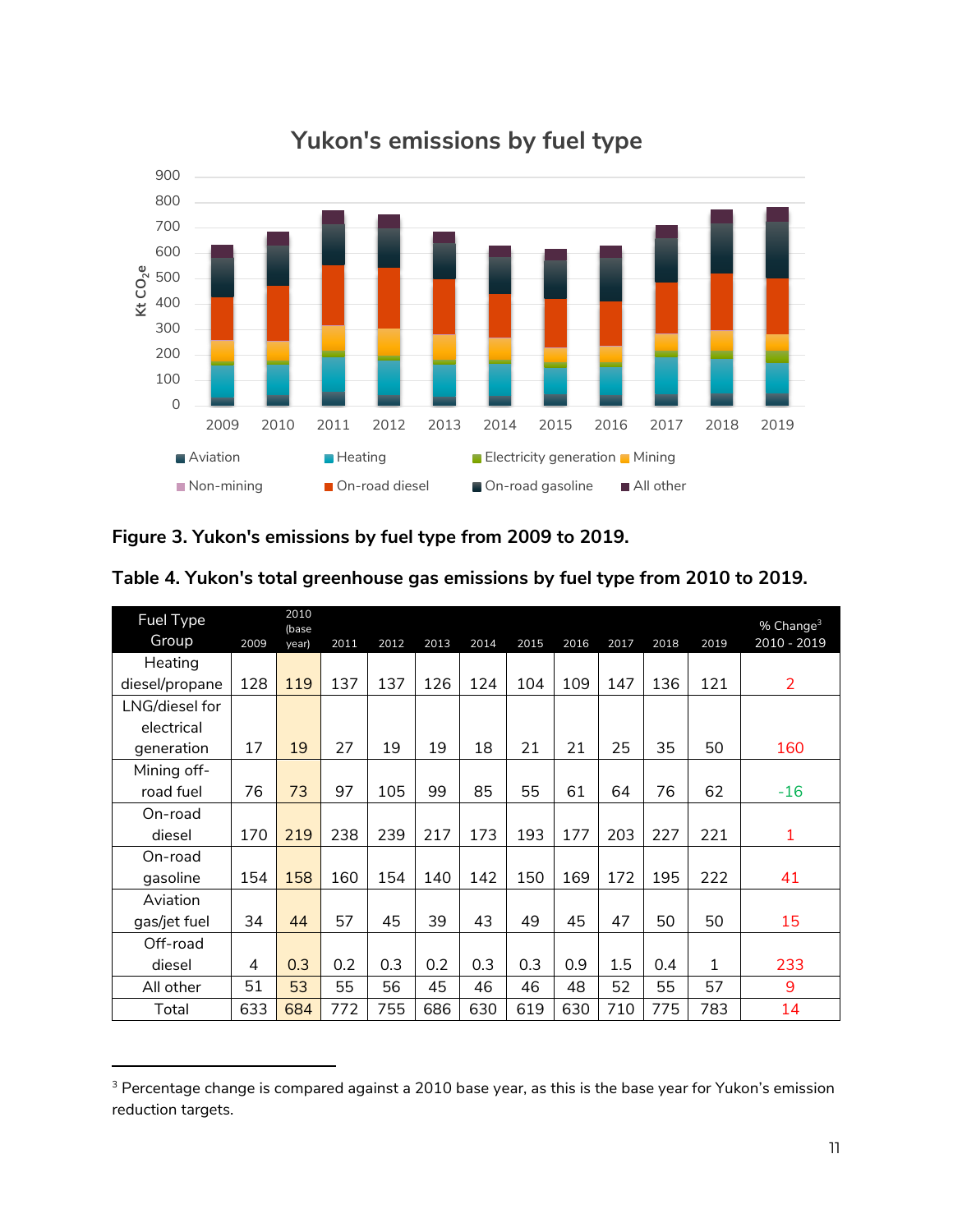## <span id="page-13-0"></span>Analysis

Territory-wide demographic and economic factors such as population and gross domestic product (GDP) impact Yukon's emissions significantly. Between 2009 and 2019, a growing population and growing economy appear to be tied to the observed increase in GHG emissions.

Between 2009 and 2019, Yukon's GDP increased by 23 per cent. This is similar to the 24 per cent increase in GHG emissions over this same time period [\(Figure 4\)](#page-13-1).



#### <span id="page-13-1"></span>**Figure 4. Yukon's greenhouse gas emissions and gross domestic product<sup>4</sup> from 2009 to 2019.**

Consequently, Yukon's emissions per unit of GDP (measured in tonnes of  $CO<sub>2</sub>e$  per million chained 2012 dollars) were approximately the same in 2009 and 2019 [\(Figure](#page-14-0)  [5\)](#page-14-0), demonstrating that the emissions intensity of the economy remained fairly consistent. When we compare between 2010 and 2019, there was a slight decrease in the emissions intensity of the economy. The emissions intensity of the economy peaked

 $\overline{a}$ 

<sup>4</sup> Source: Statistics Canada table 36-10-0402-01.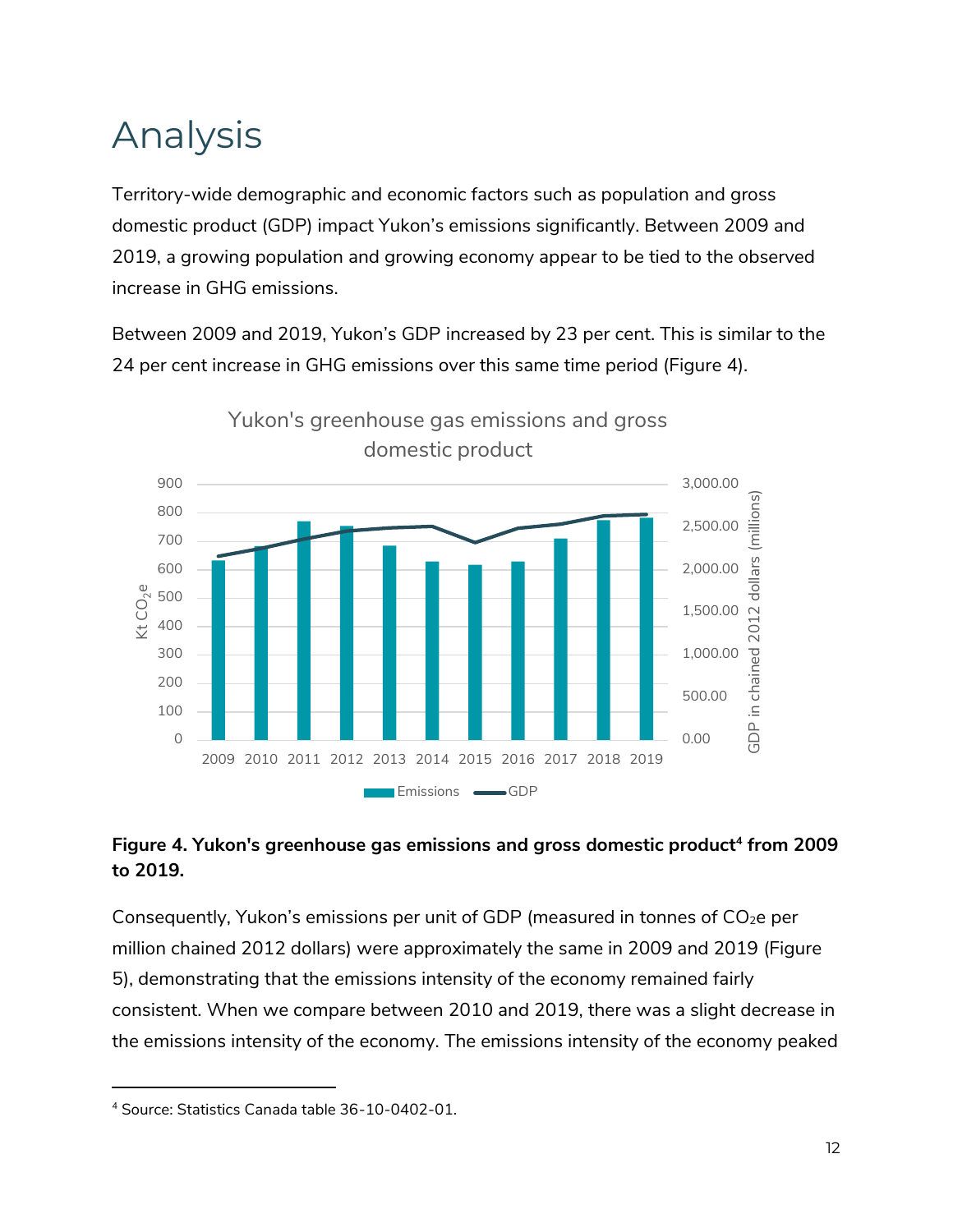in 2011 at 327 kt  $CO<sub>2</sub>e$  per million chained 2012 dollars, then decreased to the lowest levels from 2014 to 2016 and increased again from 2017 to 2019.



<span id="page-14-0"></span>**Figure 5. Yukon's greenhouse gas emissions per unit of gross domestic product from 2009 to 2019.**

Similar to GDP, Yukon's population increased 22 per cent between 2009 and 2019 [\(Figure 6\)](#page-15-0). This increase has been consistent from year to year, growing from approximately 34,000 people in 2009 to 41,000 people in 2019. While Yukon's GHG emissions also increased during this period, emissions and population appear to be less correlated than emissions and GDP. For example, population steadily rose from 2013 to 2016 while emissions dipped during this period.

13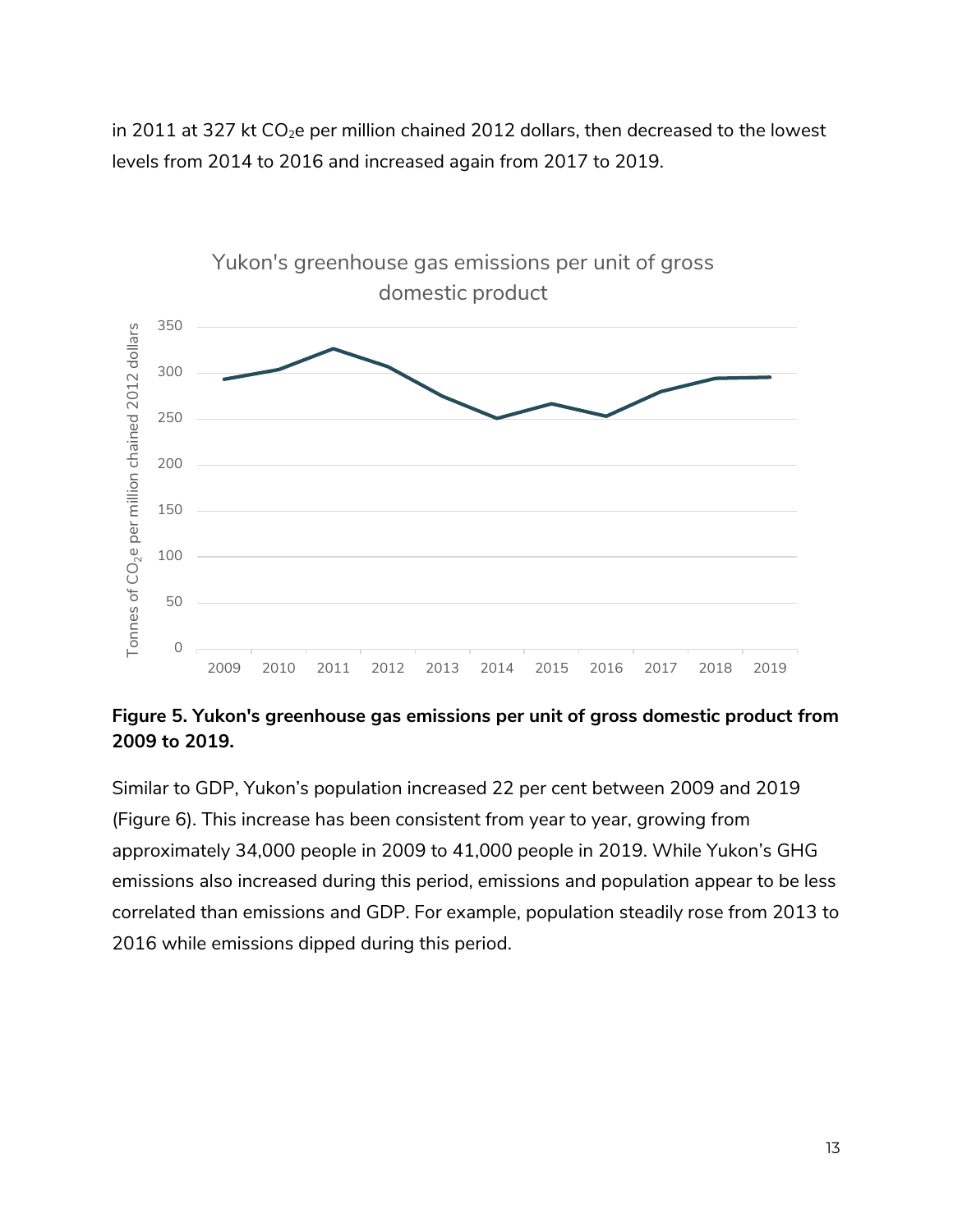

Yukon greenhouse gas emissions and population

#### <span id="page-15-0"></span>**Figure 6. Yukon greenhouse gas emissions and population<sup>5</sup> from 2009 to 2019.**

Yukon's per capita emissions in 2019 were 18.9 tonnes per person, which is a two per cent increase from 2009 levels of 18.5 tonnes per person [\(Figure 7\)](#page-16-1). Similar to the emissions intensity of the economy, Yukon's per capita emissions peaked in 2011, decreased to 2016 and then increased again out to 2018 and 2019. When we compare to 2010 levels, per capita emissions in 2019 were slightly lower.

 $\overline{a}$ 

Source: Yukon Bureau of Statistics, Population as of June  $31<sup>st</sup>$  of each year.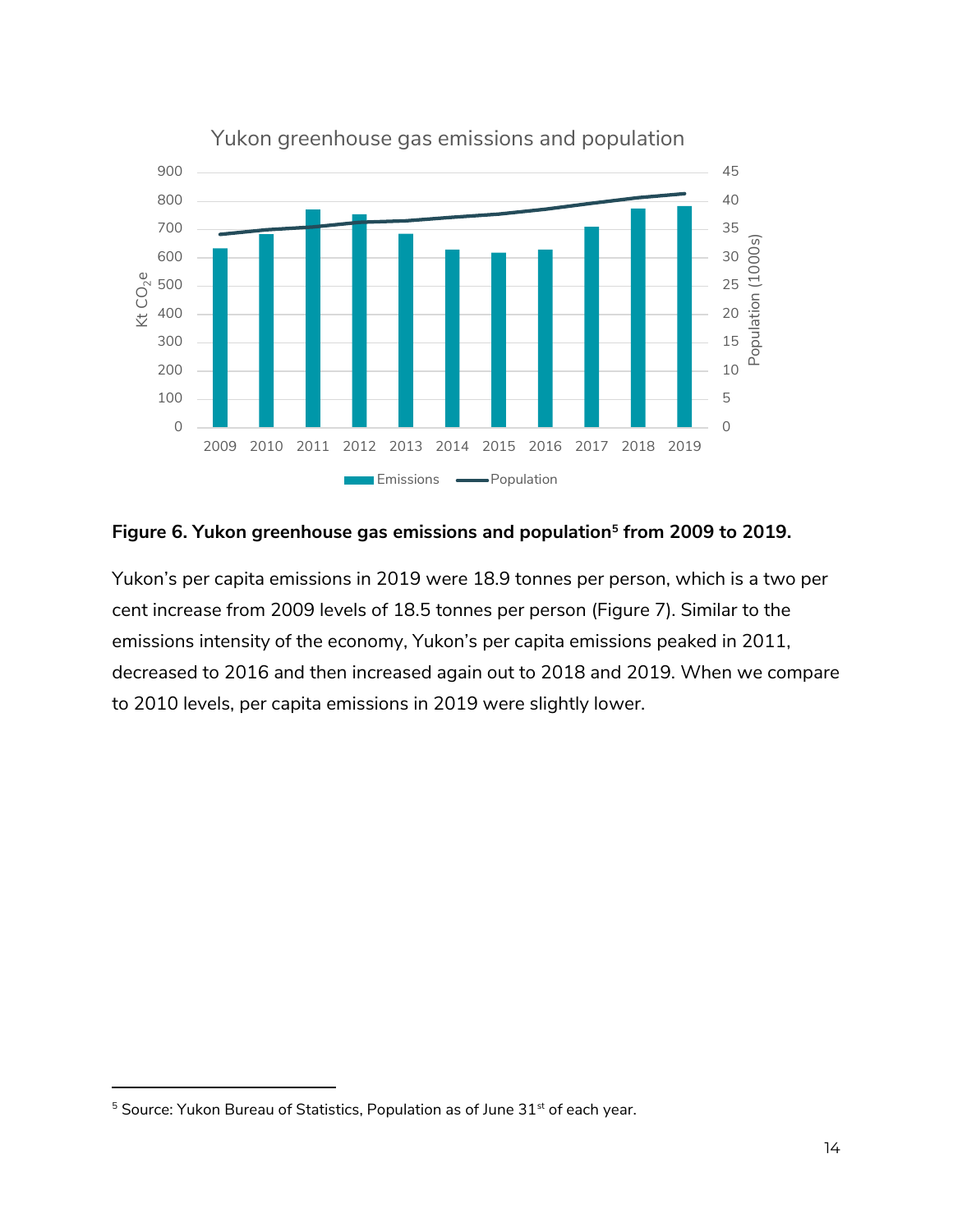

<span id="page-16-1"></span>**Figure 7. Yukon's greenhouse gas emissions per capita from 2009 to 2019.**

While economic growth, and to a lesser degree population growth, appear to be strong drivers of Yukon's greenhouse gas emissions historically, we plan to decouple<sup>6</sup> Yukon's emissions from these factors through the actions in *Our Clean Future: a Yukon strategy for climate change, energy and a green economy.*

## <span id="page-16-0"></span>Conclusions

 $\overline{a}$ 

Yukon's emissions increased 14 per cent between 2010 and 2019. This increase appears to be linked to larger trends such as Yukon's economic and population growth. In particular, emissions from the transportation sector increased significantly (17 per cent) over this period. More information on the actions that Government of Yukon is taking to significantly reduce Yukon's emissions can be found in the *Our Clean Future 2020 Progress Report.* 

<sup>&</sup>lt;sup>6</sup> Decoupling refers to having continued economic growth without a corresponding increase in GHG emissions.